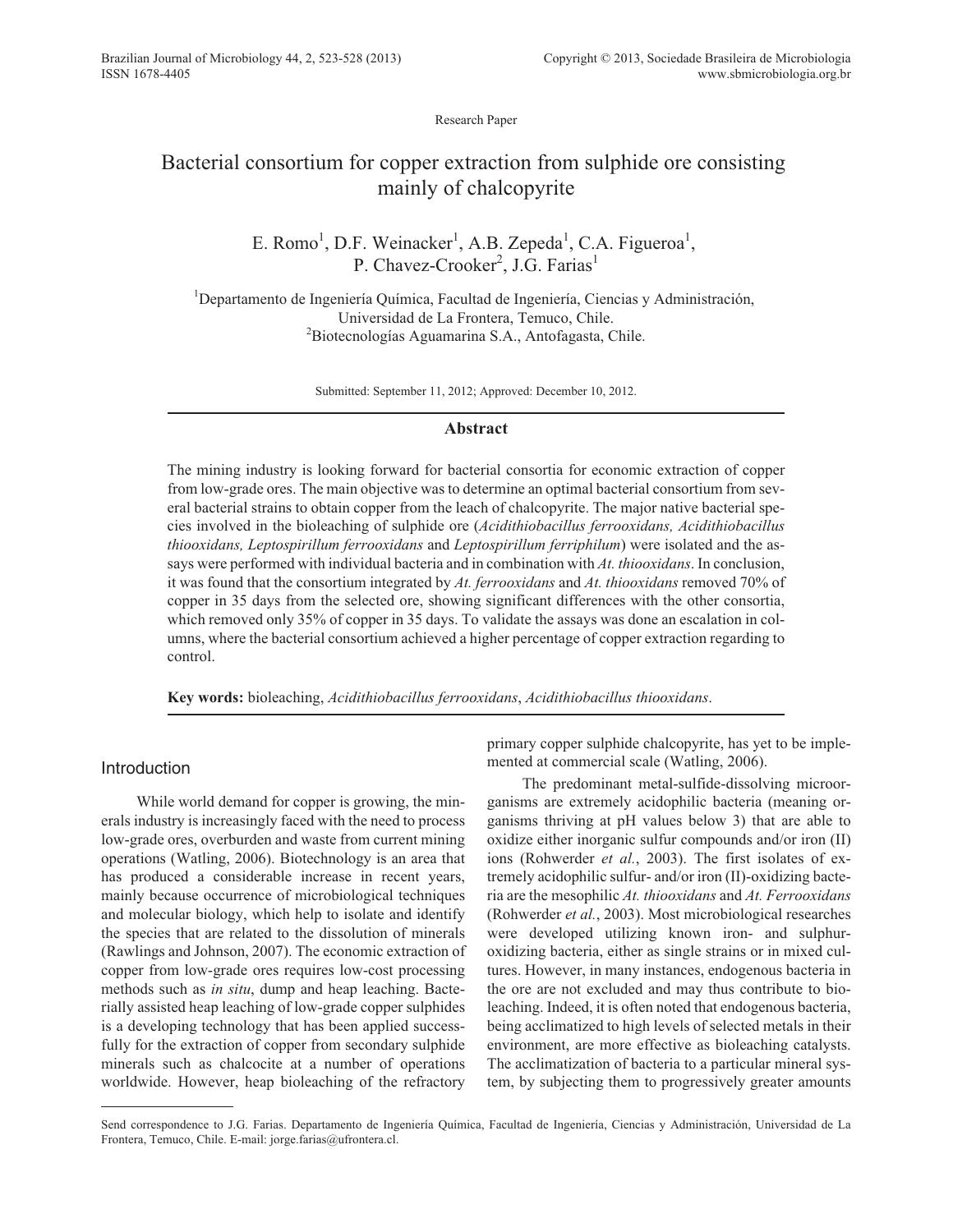of the major elements, is common practice in test work (Watling, 2006). The combination of different bioleaching bacterial species is known as "bacterial consortium". It is known that bacterial consortia are modified according to specific type of mineral and it environmental conditions (Rawlings and Johnson, 2007). Each kind of ore has unique characteristics, either a particular strain or a consortium of bacterial strains, which serves very well for a given mineral, but it is useless against another type of ore (Okibe and Johnson, 2004). That is why despite that already they have isolated and patented a large number of bioleaching strains; the industry continues investing in a variety of research to find new strains that achieve optimize the bacterial bioleaching (Rawlings and Johnson, 2007).

In cooper industry, Chalcopyrite  $(CuFeS<sub>2</sub>)$  is the most abundant and refractory copper-bearing mineral worldwide and also the principal mineral source from which copper is recovered commercially (Xia *et al.*, 2012). That also converts it in the main copper sulphide mineral mined at bioleaching operations. Some of the chalcocite heap operations began as oxide (chemical) leach operations and were converted to bioleach (oxidative) by heap aeration and/or inoculation, when the oxidized ore was depleted. However, even if bacterial activity is not facilitated, microbial assisted air oxidation of iron (II) and sulphur will contribute to copper extraction if sulphide minerals are present in a heap (Watling, 2006). Thus, is important to know whether, for a given process and mineral, if there is one ideal combination of micro-organisms or whether combinations of different microbial isolates (or species) are likely to be as efficient as each other once they are equally adapted to the mineral in synergic activity. The question arises, therefore, as to whether the microbial populations in commercial operations are the most suitable and efficient consortia (and the most effective strains and species) that could be used for processing different minerals (Rawlings and Johnson, 2007). The objective of this study was isolate a bacterial consortium present in mineral composed mainly of chalcopyrite-bornite and determine which of this isolated consortiums was best suited for the extraction of copper from sulphide ore samples.

## Materials and Methods

## Characteristics of the mineral

A single sample of sulphide ore was collected from the region of Atacama, Chile, specifically from the Mining Company El Abra. This mineral presented a mineralogy of 0.64% from the total Cu (of which 70% corresponded to chalcopyrite and bornite 30%), 0.8% pyrite, 43.7% quartz, 14.6% K-feldspar, 11% plagioclase, 16.1% of muscovite/sericite, 2.41% biotite, 2.1% chlorite, 3% smectite/kaolinite, 1.3% iron and 4.35% of diverse compounds in very small amounts (less than 0.5%).

### Enrichment of different bacterial consortia

For the enrichment of the different bacterial species from the sulphide ore studied, were used 250 mL Erlenmeyer flasks with 100 mL of the culture medium for each bacterial species described by the following authors: *Leptospirillum ferrooxidans* (Battaglia *et al.*, 1994); *Acidithiobacillus ferrooxidans*, (Tuovinen and Kelly, 1973); *Leptospirillum ferriphilum* at a temperature of 45 °C (Battaglia *et al.*, 1994); *Acidithiobacillus thiooxidans* (Nakamura *et al.*, 1997). Then, the flasks with enrichment media for the various species were incubated in a thermo regulated shaker (Lab Line brand model No. 3528-5), at a temperature of 30 °C (except for the enrichment of *Leptospirillum ferriphilum*, where the temperature for growth was 45 °C). All cultures were grown at a stirring speed of 3.13 g. It was performed a cell count in the Neubauer chamber (Brand Braun) with a phase contrast microscope (Nikkon brand model E-3200), an operation that was performed with a frequency of 48 hours; after the bacterial concentration reached its plate  $(1 \times 10^9 \text{ cells/mL})$ , we proceeded to draw 10 mL of bacterial culture and inoculated into 90 mL of media-specific bacterial species. The above step was repeated for at least 10 times to achieve isolation of the different bacterial consortia (Battaglia *et al.*, 1994).

#### Measurement of chemical parameters

The pH and the electrochemical potential of the Bioleaching test in flasks were checked by a portable pH/mV/Temperature Meter (WTW model 340i). The test started with different values of electrochemical potential due to the different culture media for the enrichment of each bacterium, which were inoculated with a concentration of 10% of the total volume of the test according to the method of Xia *et al.* (2008). For the measurement of copper extraction was performed a chemical analysis with an atomic absorption equipment (Perkin Elmer model 3110).

#### Bioleaching tests in flasks

Once enriched the bacterial consortia present in the ore, we performed the method described by Xia *et al.* (2008). It was used 250 mL Erlenmeyer flasks, to which were administered an amount of 5 g  $(5\% \text{ w/v})$  copper sulphide ore (Bulk-2) with a particle size distribution between 1180 to 1700  $\mu$ m in diameter, 90 mL of medium (3 g/L (NH<sub>4</sub>)<sub>2</sub>SO<sub>4</sub>, 0.1 g/L KCl, 0.5 K<sub>2</sub>HPO<sub>4</sub>, 0.5 MgSO<sub>4</sub> x 7H<sub>2</sub>O,  $0.01 \text{ Ca}(\text{NO}_3)_2$  and 10 mL of bacterial inoculum with a viability above 95% for each species through the use of the kit LIVE/DEAD ® from Invitrogen. Then the flasks of all tests (in triplicate) were incubated for 35 days in a thermo regulated shaker (model MRC brand TU-454) at a constant temperature of 30 °C and constant agitation of 170 rpm.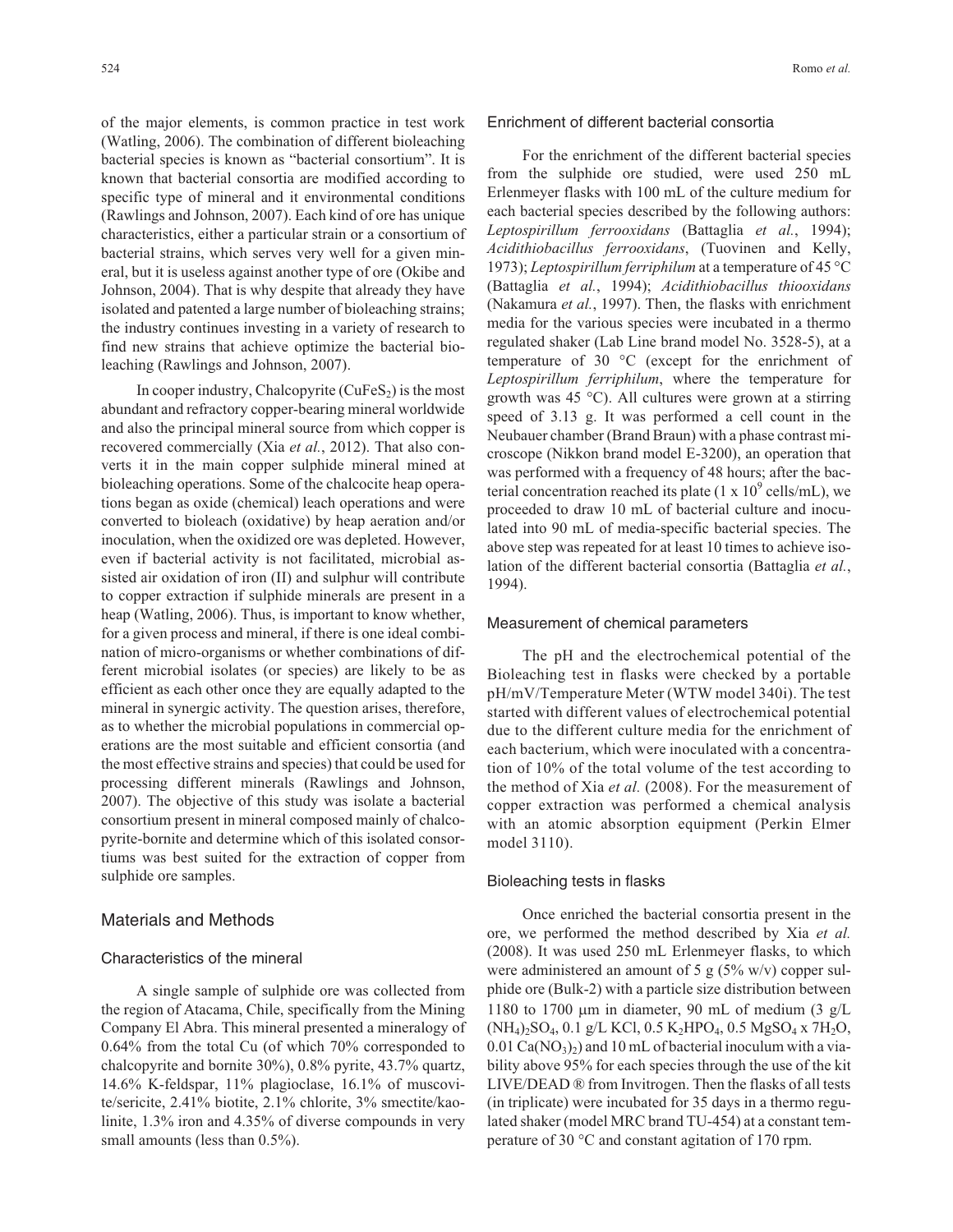#### Bioleaching tests in columns

Finally, it was performed a scaling on columns of 1.5 m, with an inoculation of 5% of the total volume of solution that passed through the column *vs.* a control column without inoculation in a period of 55 days of operation.

#### Statistic Analysis

For the statistic analysis it was used ANOVA and the Tukey's Post Hoc Test. It was considered a  $p < 0.05$ . Data were analyzed by Software GraphPad Prism v. 5.0 (San Diego, 189 California).

## Results and Discussion

#### Copper extraction level

In these tests it was studied the ability of copper extraction by different bacterial consortia and their interaction with sulphide ore of a mining company. The species used have a viability of over 95% for the development of all tests (data not shown); which ensures that the inoculated bacteria were viable for the development of tests in flasks. Figure 1 shows that the bacterial consortium that achieve a greater extraction of copper since day 10 until the end, was composed by *At. ferrooxidans* with. *At. thiooxidans*. This is in line with the reported by Norris *et al.* (2000), who notes that for the dissolution of chalcopyrite usually requires iron- and sulfur-oxidizing bacteria. However, this does not apply by combining the iron oxidizing bacteria *L. ferrooxidans* with the sulfur oxidizing bacteria *At. thiooxidans*, since the combination does not produced an increase in the extraction of copper. In fact, the amount of copper extracted at the end of the test from each bacterium is the same compared to when they are combined.

The consortium enriched for *At. thiooxidans* started with the extraction of small amounts of copper, but this amount increased as time went on. This may be due to the appearance of iron oxidizing bacteria during the development of the test, which were in the mineral surface and began to grow. It must be taken into account that the industrial process does not require sterilization and will always exist native bacterial species on the mineral surface that may affect the behavior of the inoculated bacteria. In this case, the



**Figure 1** - Level of copper extraction through time. Percentage of copper extraction by different bacterial consortia through time.

concentration of every consortium isolated was over 90% (data not shown). However, not being 100% pure cultures is likely that the bacteria present in low amounts affects the results. Also, by combining both bacterial consortia (*L. ferriphilum* and *At. thiooxidans*), it's possible to increment the extraction percentage of copper in ore. From this two bacteria, the most important is *L. ferriphilum*, a bacterium moderately thermophilic and, as Coram and Rawlings (2002), is found primarily in the operation of stirred tanks of arsenopyrite at 40 °C temperature. The test of bioleaching in shake flasks was carried out at a controlled temperature of 30 °C, therefore temperature was not optimal for this bacterial consortium. However, at the end of the test in Figure 2, the consortium achieved a good extraction of copper, being in second place. There is a difficulty in the extraction of copper from different bacterial consortium, due to the large amount of chalcopyrite present in the mineral studied (70% total Cu).

Of this aspect, Klauber *et al.* (2001) notes that in the case of chalcopyrite, both sulfur and iron compounds of this mineral ( $CuFeS<sub>2</sub>$ ) contain products that, when the dissolution occurs, is responsible for the low speed in the leaching reaction. Subsequently, Tshilombo *et al.* (2002) indicated the formation of so-called "passivation of chalcopyrite", in which is deposited a layer of elemental sulfur in a stage of dissolution of this. The layer would create a strong inhibition on the transfer of ferrous ions on the surface of this mineral polarized. According to Dreisinger *et al.* (1995), this proceeds by the formation of intermediates polisulphuretted on the surface of chalcopyrite. Regarding this, the bacterial consortium that achieved the greater extraction of copper from sulphulretted ore (Figure 2), was the one that consisted of consortia *At. ferrooxidans* with *At. thiooxidans*, making a 70% extraction of copper in the final



**Figure 2** - Final level of copper extraction. Represents the percentage of copper extraction at the end of the test (day 35) by different bacterial consortia; Lf: *Leptospirillum ferrooxidans*; At.f.: *Acidithiobacillus ferrooxidans*, Lp: *Leptospirillum ferriphilum*; At.t.: *Acidithiobacillus thiooxidans*. (E.E.: p < 0.05).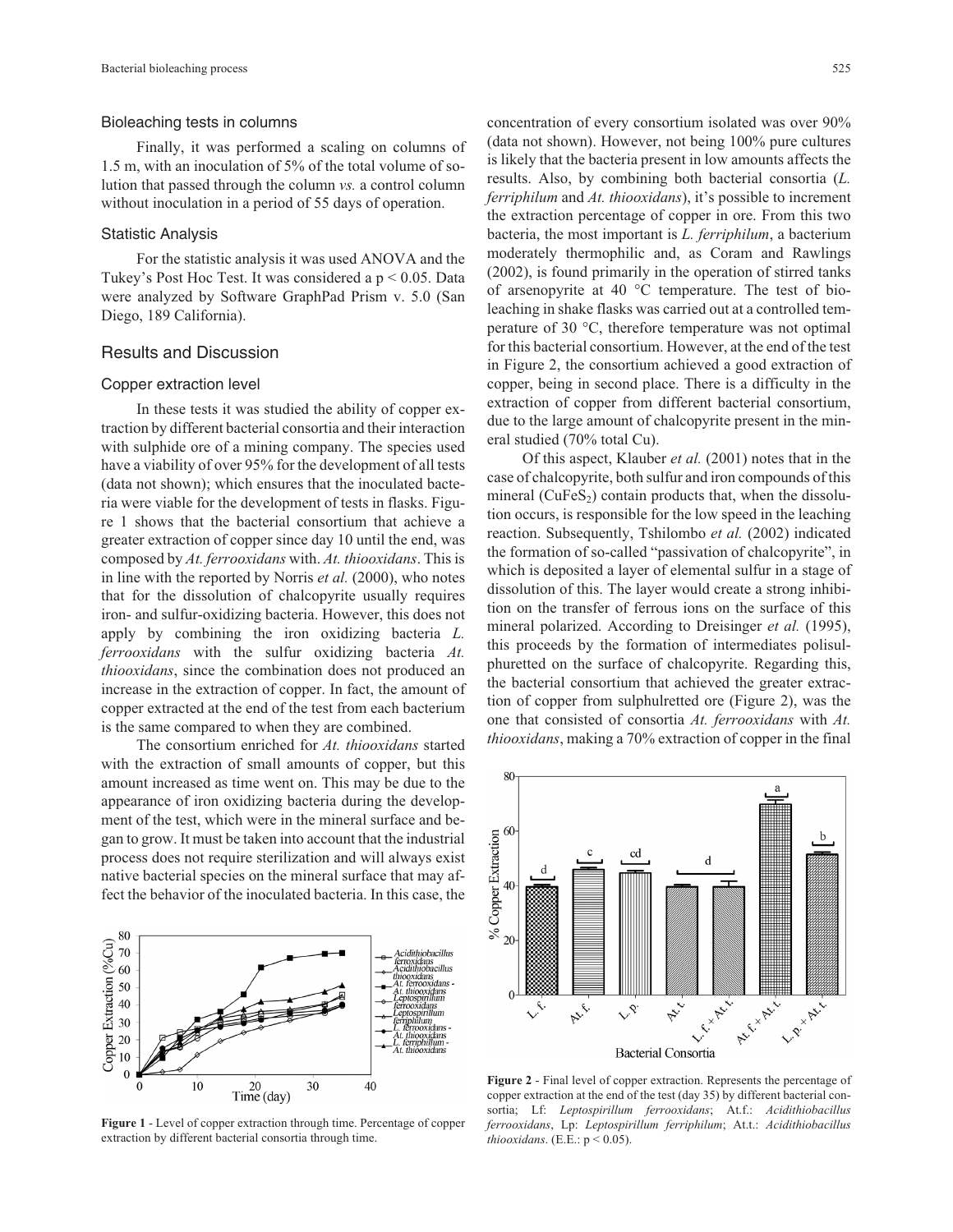test. The consortium presented a statistically significant difference from the rest of the tests. This, as described by Meyer *et al.* (2002), who notes that *At. ferrooxidans* clearly possesses a chemosensor called chemotaxis system, reacts positively to the gradients of iron ions (II)/(III) and sulfur compounds, and can help *At. ferrooxidans* to prevent the formation of passivation of chalcopyrite and having both bacteria in combination (*At. ferrooxidans* and *At. thiooxidans*), optimizing the ability to oxidize elemental sulfur to sulfuric acid allowing the ferric ion to attack the mineral for getting the release of copper.

#### Electrochemical potential

For the electrochemical potential values, it shows a similar value for the tests that had an enrichment of iron oxidizing bacteria and in those in combination with sulfur oxidizing consortium (*At. thiooxidans*), but when *At. thiooxidans* is alone, there was a decrease in the values of electrochemical potential. This result, as Rawlings and Johnson (2007) indicated, is due to the non-generation of ferric iron by sulfur oxidizing bacteria, but when *At. thiooxidans* is accompanied with an iron oxidizing bacteria we observe an increase in the electrochemical potential of the test. This is because the mineral studied was not autoclaved (and thus sterilized), since the manufacturing process does not present any sterilization, and for not to change the physical-chemical composition or galvanic interactions after the sterilization process. *Leptospirillum ferrooxidans* showed the greatest levels of electrochemical potential (Figure 3), but not the highest extraction of copper (Figure 2). This, according to Stott *et al.* (2000), is due to *Leptospirillum ferrooxidans,* which is particularly efficient in the oxidation of ferrous ions to ferric ions and passing them to generate high levels of electrochemical potential, which generates a lower conductivity on the surface of chalcopyrite, generating in turn a lower copper extraction.

Although the values of the electrochemical potential of the tests are very similar, there is a significant difference in the extraction of copper (Figure 2) by different consortia, this contrasts with results reported by Hiroyoshi *et al.* (2004), who notes that the reaction of leaching of chalcopyrite is known to be very sensitive to the redox potential values, in fact, higher dissolution of chalcopyrite ranges have



**Figure 3** - Level of electrochemical potential. Measurement of variations of electrochemical potential among days in bioleaching tests on flasks.

been reported in lower electrochemical potential values at levels of between 450 to 650 mV; however testing for major consortia *At. ferrooxidans* with *At. thiooxidans* shows the opposite, removing 70% of copper at the end of the test. This result validates the proposal that *At. ferrooxidans* has double ability to oxidize iron and sulfur, helping to prevent the formation of the "passivation of chalcopyrite" on the mineral, allowing the spreading of ferric ion on the ore and copper's release

#### Measurement of pH in time

We observe a difference in pH values over time (Figure 4), showing that by combining the iron oxidizing consortia type with the consortium of *At. Thiooxidans*, the pH tends to be lower than when the iron oxidizing consortia are alone (*L. ferrooxidans*, *At. ferrooxidans* and *L. ferriphilum*). This, according to Norris *et al.* (2000) is because the bacteria of the sort *Leptospirillum*, unable to oxidize sulfur in sulfuric acid, cannot maintain the pH values in the ranges suitable for leaching. However, while maintaining acidity in the middle, the pH values for the test with *L. ferrooxidans* and *L. ferriphilum* alone, did not rise above of 2.3. This may be because the presence of sulfur oxidizing bacteria in the mineral helped the maintenance of pH levels.

With regard to the change in pH, the tests are consistent as described by Rawlings and Johnson (2007), who reported that most microbiological applications in the ore are dependent on the presence of microorganisms that oxidize iron (*L. ferrooxidans* and *L. ferriphilum*) or iron and sulfur (*At. ferrooxidans*). The presence of only sulfur oxidizing bacteria for reducing sulfur compounds formed during the dissolution of the mineral ensure its presence in most bioleaching operations, where they play an important role generating acid in processes, which ensures the solubility of ferric ion in the operation. This continues validating that *At. ferrooxidans* helps prevent formation of the "passivation of chalcopyrite", introducing the combined pools (*At. ferrooxidans* with *At. thiooxidans*). Hence lower pH values increased oxidation of sulfur to sulfuric acid. This result is associated with increased extraction of copper from this test (Figure 2).



**Figure 4** - Level of pH. Change of pH among days in the bacterial consortia, in bioleaching tests in flasks.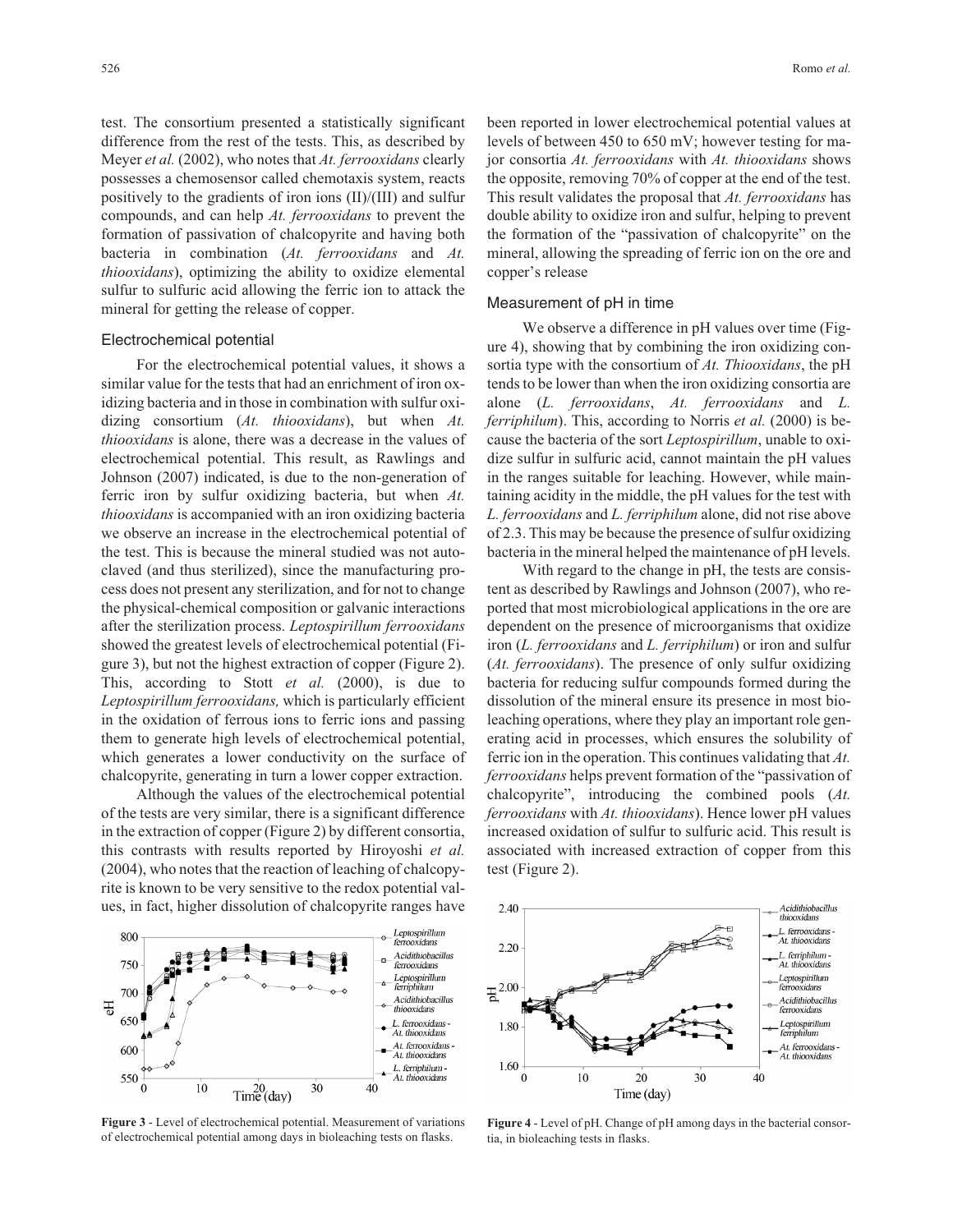#### Changes in bacterial concentration

The values for the bacterial concentration (Figure 5) were similar in all tests, nevertheless there is a higher bacterial concentration when the consortium *At. ferrooxidans* is alone than when it is combined with *At. Thiooxidans*. However, there was a greater extraction of copper by the combination of both bacterial consortia.

## Scaling in bioleaching columns

To validate the study that was performed in flasks, it has been done an escalation of Bioleaching columns (Figure 6) with the consortium that achieved a greater extraction of copper in the test flasks (*At. ferrooxidans* with *At. thiooxidans*). There is clearly a difference between this consortium and the control test in the extraction of copper. The overall results of this research are consistent with those described by Parker *et al.* (2004), who notes that each bioleaching operation presents unique physical and chemical properties due to their mineralogical composition, therefore it can not be extrapolated results of previous deposits, since it is very difficult for two sites present the same mineralogy in full composition of the mineral and can not be performed a generalization.



**Figure 5** - Level of bacterial concentration. Variation of bacterial number (concentration cel/mL) among days in bioleaching tests on flasks.



**Figure 6** - An escalation in Bioleaching columns. Percentages of extraction of copper columns 1.5 m by biolixiviation, until 55 days duration and an inoculated amount of 5% of the solution passed through the column.

## **Conclusion**

The group found an optimal bacterial consortium for sulphide ore, which is composed mainly with the bacterial species *At. ferrooxidans* with *At. thiooxidans*. This consortium achieved a 70% removal of copper in 35 days compared to the consortium composed of *L. ferrooxidans* with *At. thiooxidans* (35% in 35 days). The escalation in bioleaching columns with the bacterias *At. ferrooxidan*s with *At. thiooxidans* shows the increase in the extraction of copper from the ore, which demonstrates the ability of the consortium chosen and it industrial relevance.

## **References**

- Battaglia F, Morin D, Garcia JL, Ollivier P (1994) Isolation and study of two strains of *Leptospirillum*-like bacteria from a natural mixed population cultured on a cobaltiferous pyrite substrate. Antonie van Leeuwenhoek 66:295-302.
- Coram NJ, Rawlings DE (2002) Molecular relationship between two groups of the genus Leptospirillum and the finding that Leptospirillum ferriphilum sp. nov. dominates South African commercial biooxidation tanks that operate at 40 C. Appl Environ Microbiol 68:838-845.
- Dreisinger D, Hackl R, Peters E, King J (1995) Passivation of chalcopyrite during oxidative leaching in sulfate media. Hydrometallurgy 39:25-48.
- Hiroyoshi N, Kuroiwa S, Miki H, Tsunekawa M, Hirajima T (2004) Synergistic effect of cupric and ferrous ions on active-passive behavior in anodic dissolution of chalcopyrite in sulfuric acid solutions. Hydrometallurgy 74:103-116.
- Klauber C, Parker A, van Bronswijk W, Watling H (2001) Sulphur speciation of leached chalcopyrite surfaces as determined by X-ray photoelectron spectroscopy. International Journal of Mineral Processing 62:285-298.
- Meyer G, Schneider-Merck T, Böhme S, Sand W (2002) A simple method for investigations on the chemotaxis of A. ferrooxidans and D. vulgaris. Acta Biotechnologica 22:391-399.
- Nakamura K, Yudiarto M, Kaneko N, Kurosawa H, Amano Y (1997) A microbial method using whole cells of Thiobacillus thiooxidans for measuring sulphate in waters. Appl Microbiol Biot 48:753-757.
- Norris PR, Burton NP, Foulis NAM (2000) Acidophiles in bioreactor mineral processing. Extremophiles 4:71-76.
- Okibe N, Johnson DB (2004) Biooxidation of pyrite by defined mixed cultures of moderately thermophilic acidophiles in pH controlled bioreactors: Significance of microbial interactions. Wiley InterScience 87:574-583.
- Parker A, Klauber C, Stott M, Watling H, van Bronswijk W (2004) An X-ray photoelectron spectroscopy study of the mechanism of microbially assisted dissolution of chalcopyrite. *In*: Tzesos, M., Hatzikioseyan, A., Remoundaki, E. (eds.). Biohydrometallurgy: A Sustainable Technology in Evolution. National Technical University of Athens. Athens p.1011-1022.
- Rawlings DE, Johnson DB (2007) The microbiology of biomining: development and optimization of mineral-oxidizing microbial consortia. Microbiology 153:315-324.
- Rohwerder T, Gehrke T, Kinzler K, Sand W (2003) Bioleaching review part A. Appl Microbiol Biot 63:239-248.